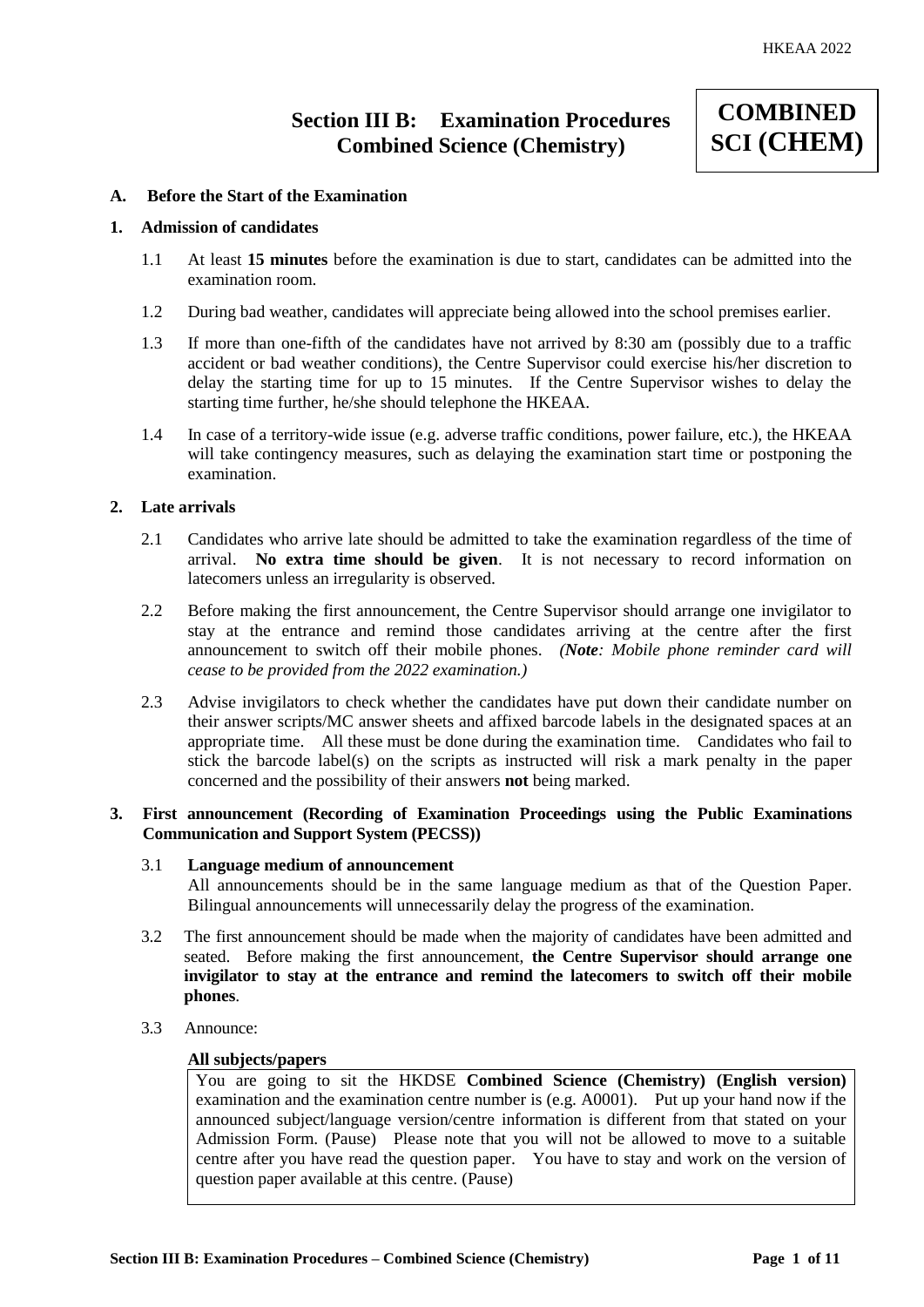The 'Public Examinations Communication  $\&$  Support System' has been installed at this examination centre. The centre conditions and examination proceedings will be recorded. Only authorised persons of the HKEAA can view, store or handle the recordings. The recordings will be destroyed upon closing of the examination year.

3.4 In case a candidate claims that the subject/language version/centre information announced by the Centre Supervisor is different from that stated on his/her Admission Form, the **Centre Supervisor should arrange an invigilator to distribute the 'Notes for Wrong Centre or Wrong Version Candidates'** (**SR3(Notes) -** see *Specimen 40*) to the candidate concerned and let him/her decide whether or not to remain sitting the examination in this centre. For handling cases of wrong centre/wrong version candidates, please refer to *Section IV paragraphs 15 and 16*.

#### **4. Second announcement (Checking of personal belongings)**

Announce:

#### **(All subjects/papers)**

Check that you have taken the correct seat according to the seat number as stated on your Admission Form. Place your Admission Form and Identity Card or identification document on the top right-hand corner of your desk and not inside any folder. If you bring a folder, you must put it under your chair. Put up your hand if you have any questions. (Pause)

Put all the stationery you need to use on your desk. If you have brought a pencil case, put it in your bag or under your chair. (Pause)

If you intend to use a calculator during the examination, put the calculator on your desk. Remove the calculator cover/jacket and place it inside your bag or under the chair. Check your calculator now to make sure that no writings or markings have been made on the calculator. (Pause)

If you have brought a mobile phone, take out the phone now. Check to see if it has been switched off. (Pause) If not, switch it off now. You should also ensure that the alarm function of the phone has also been turned off and no sound will be emitted. (Pause for 15 seconds to ensure that candidates are complying with the instructions)

Now place the phone under your chair in a position clearly visible to the invigilators. (Pause)

If you have question paper(s) from previous examination session(s), notes, pieces of paper, books and dictionaries etc., put them in your bag. If you have brought any electronic devices (such as tablet, multimedia player, electronic dictionary, databank watch, smart watch, wireless earphones or other wearable technologies with communication or data storage functions, etc.), or articles that can emit sound, switch them off now (if possible) and put them in your bag or under your chair. (Pause)

Zip up your bag and put it under your chair. Do not leave your bag in the aisle. If you do not have a bag, put your purse and your mobile phone under your chair but bring all your other belongings to the front of the hall and put them … (Please clearly tell the candidates the location which you assign and ask an invigilator to assist).

Please note that if you are found to have any unauthorised materials on your desk or in the drawer of your desk, on your body or in your clothing after the Question Papers have been distributed, or any electronic devices (including mobile phone) switched on during the examination, you will receive a mark penalty, subject downgrading or even be disqualified from the whole examination.

Put up your hand if you have any questions. (Pause)

#### **Note:**

Repeat this announcement nearer the start of the examination if there are a lot of latecomers.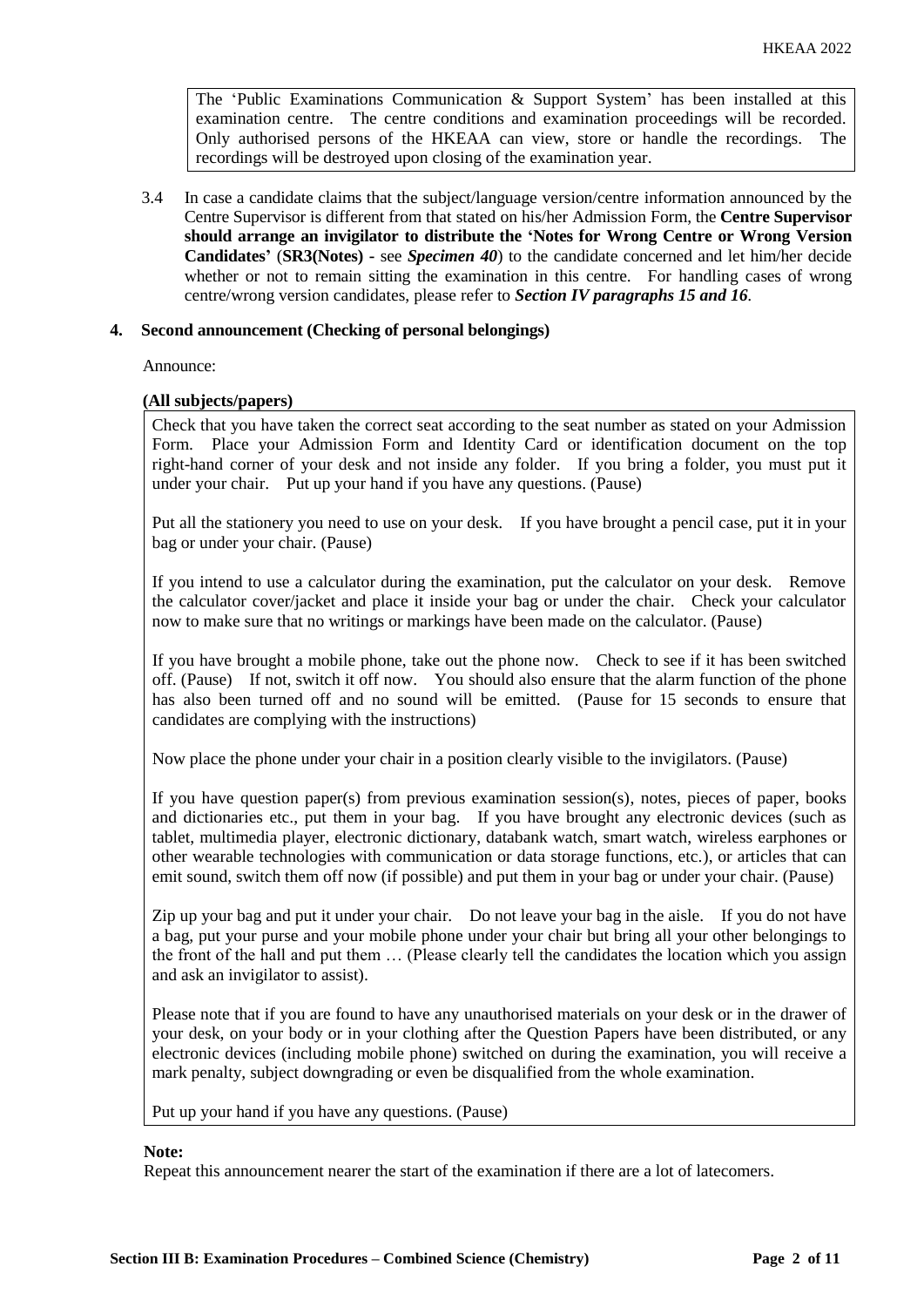The Centre Supervisor should ask the invigilators to check that the candidates follow these instructions. **Before the examination begins, should no mobile phone be found under a candidate's chair, invigilators may ask the candidate concerned if he/she has brought a mobile phone.**

#### **5. Third announcement (Checking of barcode labels)**

#### **Combined Science (Chemistry)**

You should have on your desk a barcode sheet. Put up your hand if you do not. (Pause)

Your English name has been printed on the top of the barcode sheet. Each barcode label on the sheet has been printed with your candidate number, centre number, seat number and the subject/paper name. Please check to make sure that you have been given the correct barcode sheet. Put up your hand if you have any questions. (Pause)

After the start of the examination, you should first write your Candidate Number in the boxes provided on the front cover of the Question-Answer Book. You should copy your Candidate Number from your Admission Form. Moreover, you should stick barcode labels in the designated spaces on the cover and the inner pages of your Question-Answer Book. You should also stick a barcode label, write your Candidate Number and name and sign on the MC answer sheet.

If you use a supplementary answer sheet, you should also write your Candidate Number and affix a barcode label in the designated space. Do not fold, scratch or stain the barcode labels.

No extra time will be given to candidates for sticking the barcode labels on after the 'Stop working' announcement.

Each page of the Question-Answer Book and supplementary answer sheet has been printed with a page number. Do not change any of the page numbers or write your answers near them as this might affect the scanning of your script. It should also be noted that answers written in the margins will not be marked.

#### **6. Fourth announcement (Checking of MC answer sheets and Rough-work sheets)**

#### **Combined Science (Chemistry)**

You should have on your desk an MC answer sheet and two rough-work sheets. Put up your hand if you do not. (Pause)

Now, read the Instructions on the MC answer sheet. (Pause)

#### **7. Fifth announcement (Distribution of Question Papers and Question-Answer Books)**

The Centre Supervisor should check carefully whether the Question Papers and Question-Answer Books are **for the correct session**. The Centre Supervisor should then unseal and **open the packets of Question Papers and Question-Answer Books in front of the invigilators and candidates**. After ensuring that there are sufficient copies for distribution, announce:

#### **Combined Science (Chemistry)**

The Question Paper and Question-Answer Book will be distributed now. Make sure you have put away all unauthorised articles; otherwise you will be penalised. (Pause to allow sufficient time, say 10 seconds, for candidates to put away their unauthorised articles)

Do not turn over your Question Paper or Question-Answer Book and do not start writing until you are told to do so.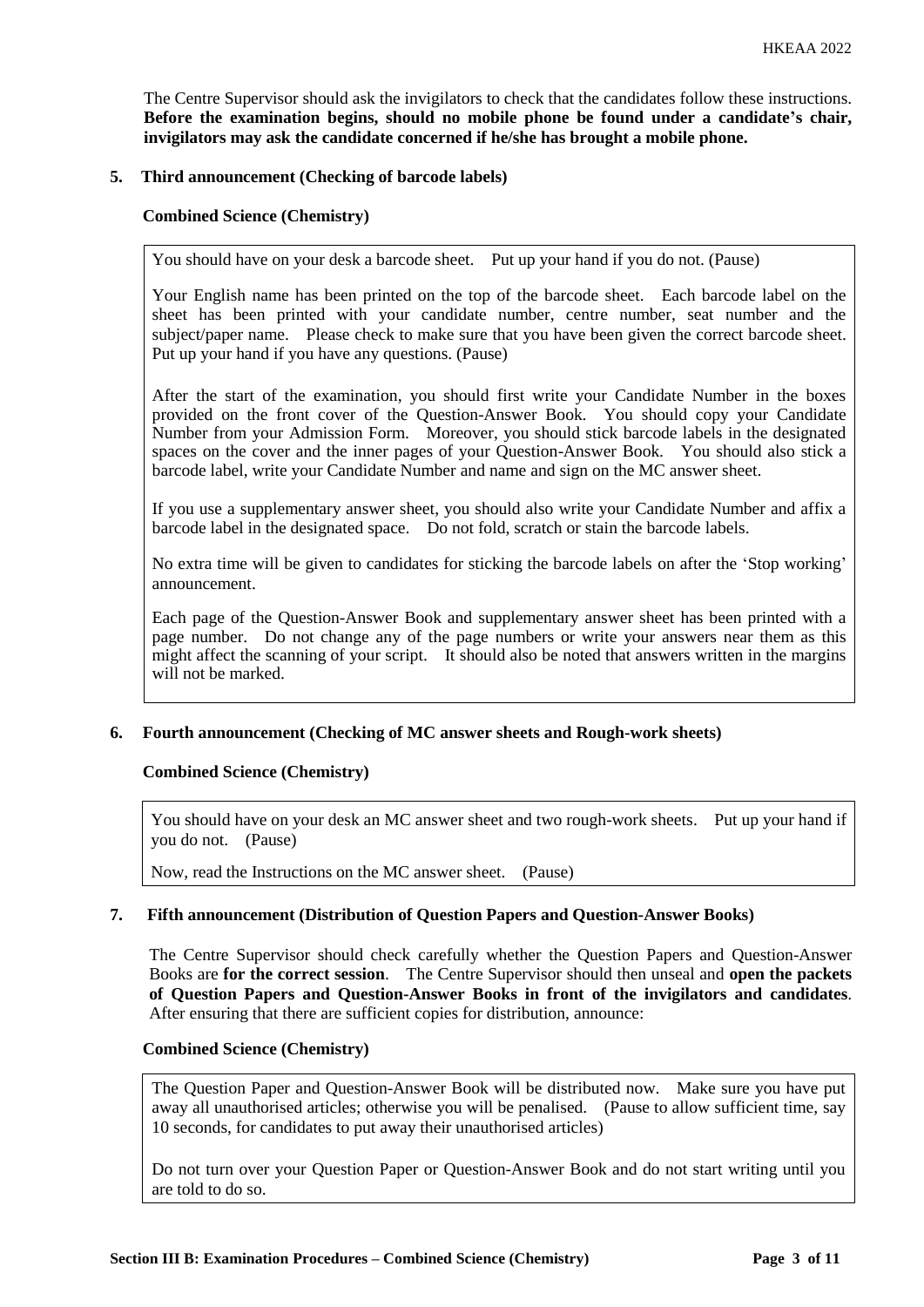The Centre Supervisor should then give the Question Papers and Question-Answer Books to the invigilators and instruct them to distribute the papers to the candidates, with **the cover of the Question Papers/Question-Answer Books facing up**. If an invigilator finds any writing on a candidate's rough-work sheet during the distribution of Question Papers/Question-Answer Books, he/she should collect the rough-work sheet immediately and replace it with a new one.

#### **8. Sixth announcement (Checking of Question Papers and Question-Answer Books)**

#### **Combined Science (Chemistry)**

You should have on your desk a Question Paper, an MC answer sheet and a Question-Answer Book. Put up your hand if you do not. (Pause)

Answers for Section A must be marked on the MC answer sheet and answers for Section B should be put in the Question-Answer Book. You are advised to use a pencil to mark the answers on the MC answer sheet and use a blue or black pen to write the answers on the Question-Answer Book. Do not fold or puncture the MC answer sheet.

Now, read the Instructions on the cover of the Question Paper and Question-Answer Book. Do not turn over the Question Paper and Question-Answer Book until you are told to do so. (Pause for 15 seconds)

#### **9. Seventh announcement (Checking of Question Papers and start of the examination)**

9.1 Before the start of the examination, the Centre Supervisor should remind candidates to make sure that they do not have any electronic devices (including mobile phones) switched on or on the body. Then ask the candidates to open the Question Paper and Question-Answer Book to **check the number of pages/questions**. After the start of the examination, candidates should first write their candidate number in the boxes provided on the MC answer sheet and the front cover of their Question-Answer Book (candidates should also write their name and sign on the MC answer sheet), and affix barcode labels in the designated spaces on the MC answer sheet, the front cover and the inner pages of the Question-Answer Book according to the instructions on the cover. No extra time will be given to candidates for sticking the barcode labels after the 'Stop working' announcement.

#### **Combined Science (Chemistry)**

Before the examination begins, make sure that you have switched off your mobile phone, including the alarm function, and that you do not have any electronic devices on the body. (Pause to allow sufficient time, say 30 seconds, for candidates to do the final check)

Check your Question Paper and Question-Answer Book to make sure that there are no missing questions. Words like '**End of Paper**' or '**End of Section**' should appear after the last question. (Pause)

**Close the Question Paper and Question-Answer Book after checking.**

**After the announcement of the start of the examination**, you should first write your Candidate Number in the boxes provided on the front cover of the Question-Answer Book. You should copy your Candidate Number from your Admission Form. You should stick barcode labels in the designated spaces on the cover and the inner pages of your Question-Answer Book according to the Instructions on the cover. You should also stick a barcode label, write your Candidate Number and name and sign on the MC answer sheet.

**No extra time will be given** to candidates for sticking barcode labels after the 'Stop working' announcement.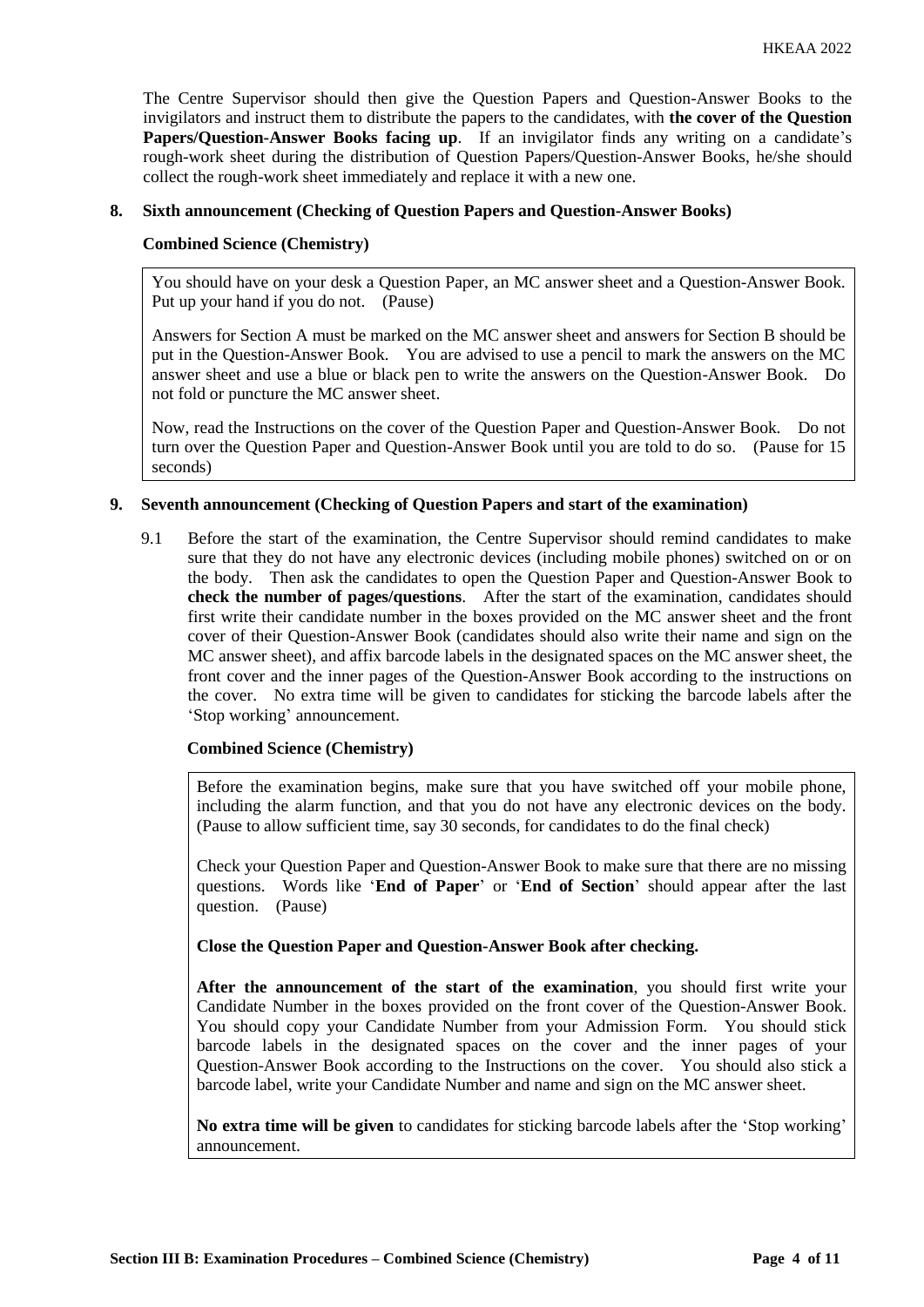- 9.2 The Centre Supervisor should **check if there is any Special Notice** which contains last-minute messages to candidates. The Special Notice, if any, is in a **bright yellow envelope** (see *Specimen 9*). If there is a Special Notice for the session, make an announcement according to the instructions in the Special Notice and write down the contents of the Special Notice on the blackboard for the candidates' reference, particularly the latecomers.
- 9.3 If there are no questions from the candidates, the Centre Supervisor should give the signal to begin by announcing:

**Combined Science (Chemistry)** (leaving early is allowed during the period after the first 30 minutes and before the last 15 minutes)

If you wish to leave early, you should put up your hand to seek an invigilator's permission. Early leavers are not allowed to take away the question papers.

According to the hall clock (my watch), the time is \_\_\_\_. The finishing time is \_\_\_\_. You may now start.

- 9.4 After the 'You may now start' announcement, the Centre Supervisor should write the actual starting time and the correct finishing time on the blackboard for the information of candidates and invigilators.
- 9.5 The Centre Supervisor should avoid the practice of writing up the starting and finishing times in advance, and should do this **only** when the precise times are known. If the hall has a clock visible to the candidates and is functioning properly (see **Notes** below), the Centre Supervisor should time the examination according to this clock. The Centre Supervisor may also refer to the digital timer available on the computer desktop of PECSS. Apart from providing a countdown of the examination time, the timer also provides reminders of the last 15 minutes, last 5 minutes and end of the examination session. The Centre Supervisor must ensure that candidates are given the full amount of time as specified on the Question Paper/Question-Answer Book. **No extra time** should be given to the candidates for reading the Question Paper or for any other reason without specific instructions from the HKEAA.

#### **Notes:**

- (1) The Centre Supervisor should check whether the hall clock is functioning properly before the start of the examination. If not, candidates should be reminded not to refer to the clock during the examination.
- (2) If there are two clocks in the hall (say one in the front of the hall and one at the back), the Centre Supervisor should use the one facing the candidates and inform the candidates of the clock he/she is using for timing the examination in order to avoid misunderstanding.
- 9.6 The Centre Supervisor should ensure that all examinations start punctually as scheduled in the timetable. If under special circumstances an examination has to be delayed (due to bad weather or insufficient Question Papers/Question-Answer Books being made available), the Centre Supervisor should ensure that the candidates are given the full amount of time as specified on the Question Paper/Question-Answer Book. **Under no circumstances should an examination start before the scheduled time.**
- 9.7 Write the actual starting time and finishing time at the end of the session in the spaces provided on the Sessional Report (for elective subjects) (See *Specimen 20C*).

#### **B. Procedures after the Start of the Examination**

#### **10. Checking the Admission Forms and Identification Documents**

Please refer to *Section III A paragraph 3* for details.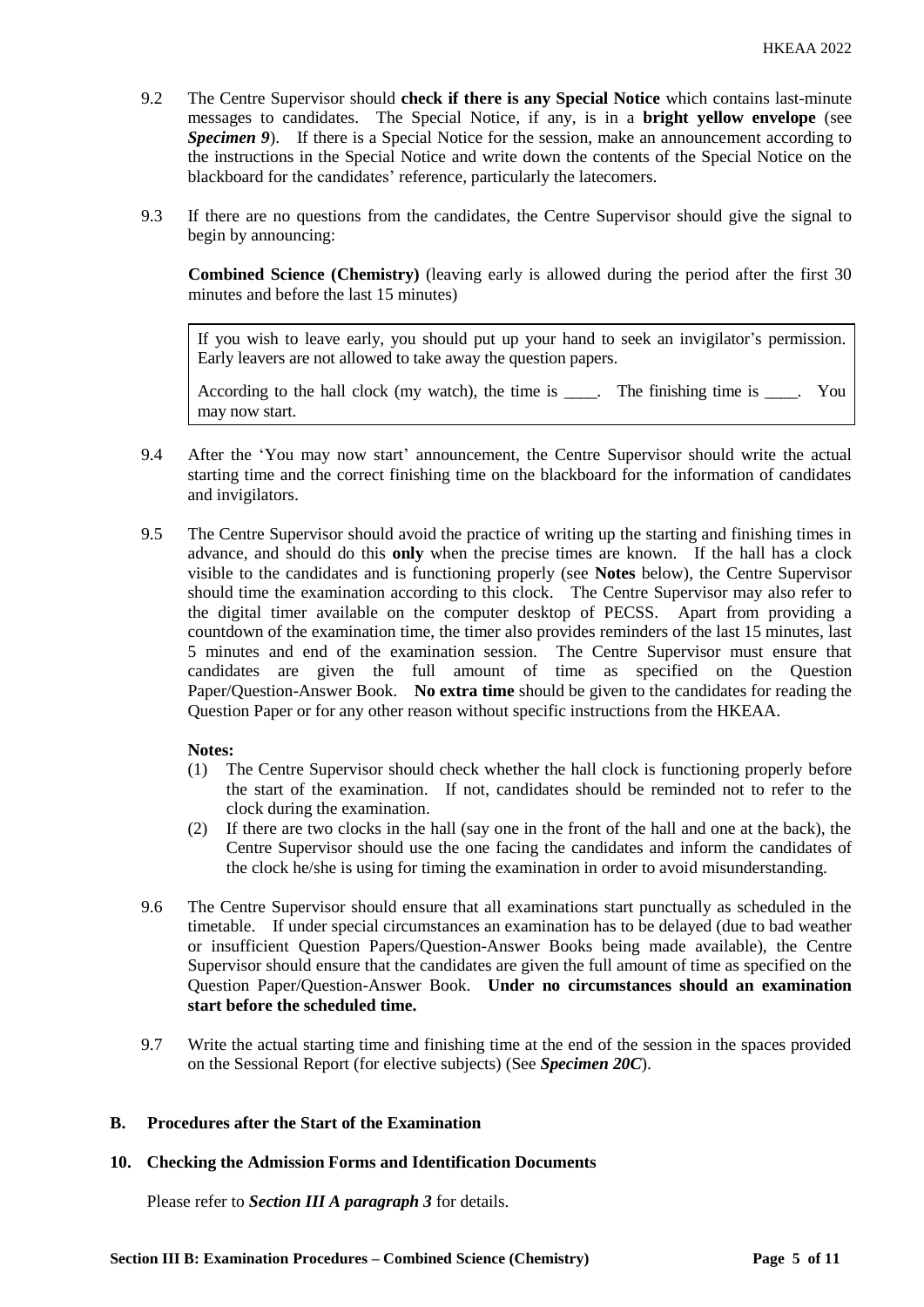#### **11. Taking of Candidates' Attendance**

Please refer to *Section III A paragraph 4* for details.

#### **12. Collecting Question Papers and Answer books from vacant seats**

12.1 **30 minutes** after the start of the examination, ask the invigilators to collect the Question Paper/ Question-Answer Book/MC answer sheet/rough-work sheet/barcode sheet from each vacant seat and return them to the Centre Supervisor. The Centre Supervisor is advised to put the blank Question-Answer Books/MC answer sheets inside a designated box/plastic bag to avoid mixing them up with the candidates' scripts to be collected at the end of the examination.

The Centre Supervisor should ask the invigilators to select 'Recording Absentees' from the Main Menu of their barcode scanner, scan the barcode sheets of the absentees, and upload the absentees' records to the ASTS programme before the absentees' barcode sheets are put inside the barcode sheet envelope (see *Specimen 30B*).

- 12.2 **The school should return the surplus Multiple-Choice Question Papers for Section A and Question-Answer Books for Section B of Combined Science (Biology), Combined Science (Chemistry) and Combined Science (Physics) to the HKEAA.**
- 12.3 In the case of a candidate **requesting to have another Question-Answer Book**, the request should not normally be accepted. Supplementary answer sheets should be supplied.

#### **13. Early leavers**

- 13.1 Early leave is not allowed for the Listening papers and Multiple-Choice papers (i.e. Music Paper 1/Mathematics Compulsory Part Paper 2/Economics Paper 1).
- 13.2 For other subjects/papers, candidates may leave the examination room after the first 30 minutes of the session to 15 minutes before the end of the session. Candidates wishing to leave during the permitted time must raise their hand to summon an invigilator. Before a candidate is given permission to leave, the invigilator should ensure that (1) the candidate number has been put down and barcode labels have been affixed in the designated spaces of the answer script even if no attempt has been made to answer any questions; and (2) the question number box on each page of the answer script has been marked. **Early leavers are not allowed to take away the Question Papers.**
- 13.3 The Centre Supervisor should report in detail (time of the incident, circumstances, etc.) any candidate who has left the examination room without permission or who has taken away the Question Paper on Report Form SR4g (see *Specimen 23A*).
- 13.4 If a candidate claims to be sick and wishes to leave outside the permitted time, he/she should state his/her reasons on Report Form SR4g for follow up by the HKEAA. He/she has to write his/her name and address in the space provided on the form. Please complete the attendance taking for the candidate and follow the script collection procedures as described in *paragraph 13.2* before letting the candidate leave.
- 13.5 The Question Papers and answer scripts of early leavers should be left on the candidates' desks. **The answer scripts should be collected at the end of the session together with those of other candidates** and placed in the appropriate script envelope.

#### **14. Questions raised by candidates**

Please refer to *Section III A paragraph 5* for details.

#### **15. Toilet arrangements**

Please refer to *Section III A paragraph 6* for details.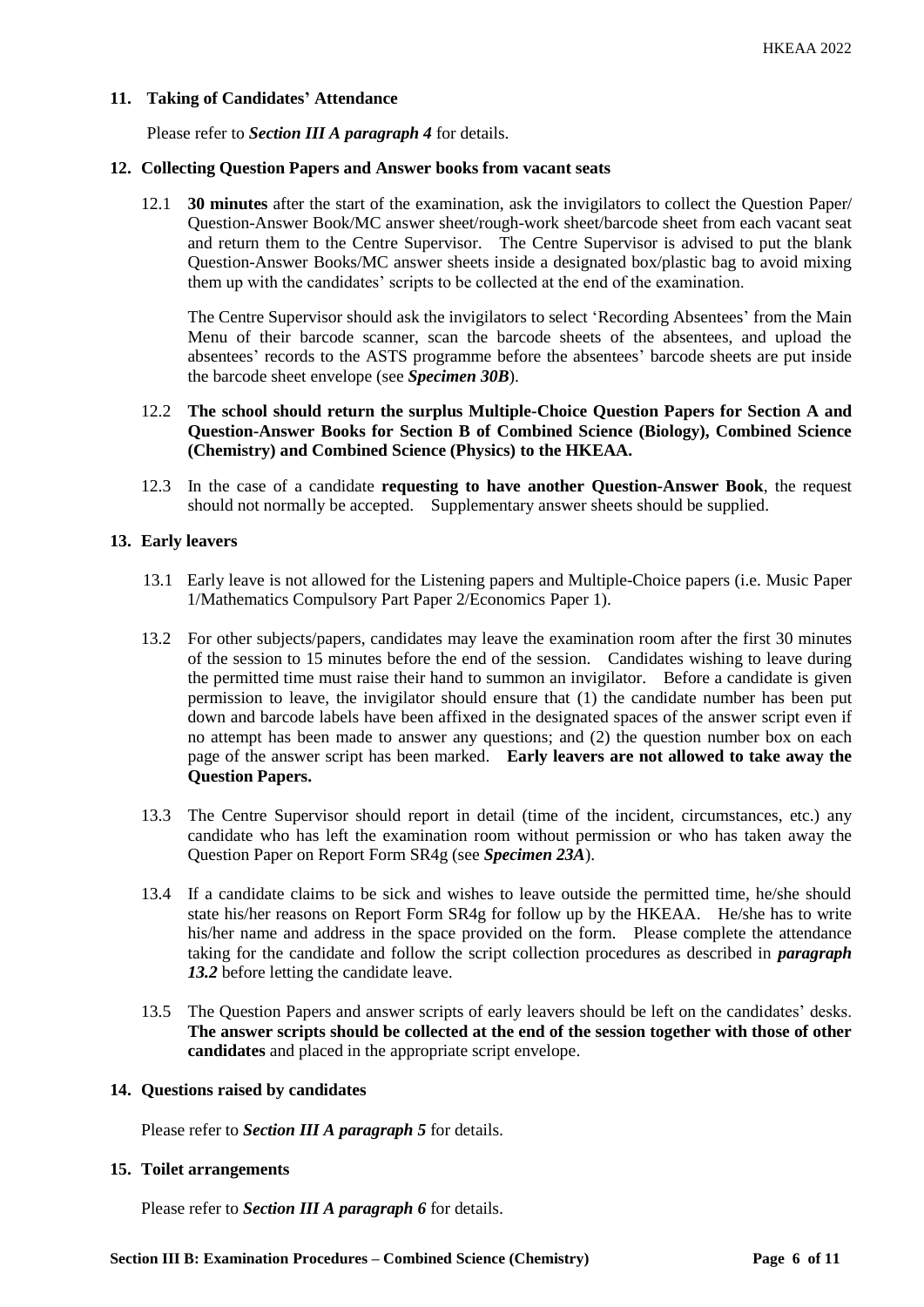#### **C. Report Forms**

#### **16. If the Centre Supervisor wishes to make a report about the conduct of the examination, he/she can use the following report forms:**

- Form SR1 ― Candidates without Admission Form/Identification Document
- Form SR3 ― Candidates Attended the Wrong Examination Centre/Subject/Paper/Module/ Language Version not on Admission Form
- Form SR4g Examination Irregularities (cheating/insufficient papers/candidates' disobeying the 'Stop working' instructions, etc.)
- Form SR4b Examination Irregularities (Barcodes)<br>Form SR4c Examination Irregularities (Calculator
- Form SR4c Examination Irregularities (Calculators)<br>Form SR4p Examination Irregularities (Mobile
- Form SR4p Examination Irregularities (Mobile Phones/Electronic Devices/Sounding Devices)
- Form SR4t Candidates Going to the Toilet<br>• Form SR4i Examination Irregularities (Invi
- **Examination Irregularities (Invigilators)**
- Sessional Report (for elective subjects)

#### **D. End of Examination**

#### **17. Eighth announcement (Reminding candidates of the time left)**

17.1 15 minutes before the end of the session, the Centre Supervisor should announce:

#### **Combined Science (Chemistry)**

You have 15 minutes left. You are not allowed to leave the examination room until you are told to do so.

Make sure you have written your Candidate Number and name, stuck a barcode label and signed on the MC answer sheet. Also, make sure you have written your Candidate Number and stuck barcode labels in the designated spaces of the Question-Answer Book.

No extra time will be given to candidates for sticking the barcode labels/filling in the question number boxes after the 'Stop working' announcement.

17.2 5 minutes before the end of the session, the Centre Supervisor should announce:

You have 5 minutes left. Make sure you have written your Candidate Number and stuck barcode labels in the designated spaces on the MC answer sheet, Question-Answer Book and all supplementary answer sheets.

**Remember to enter the question number and mark the question number box on all appropriate pages.** 

Cross out all unwanted materials. You will *NOT* be allowed to work on your MC answer sheet, Question-Answer Book and supplementary answer sheets including affixing barcode labels, using an eraser, filling in question numbers or holding any stationery after the 'Stop working' announcement.

#### **18. Ninth announcement ('Stop working' instruction)**

18.1 When time is up, announce:

#### **Combined Science (Chemistry)**

The time now is \_\_\_\_\_. Time is up. Stop working. Put down all your stationery. **(Pause for 10 seconds to ensure that all candidates are complying with the instructions^)**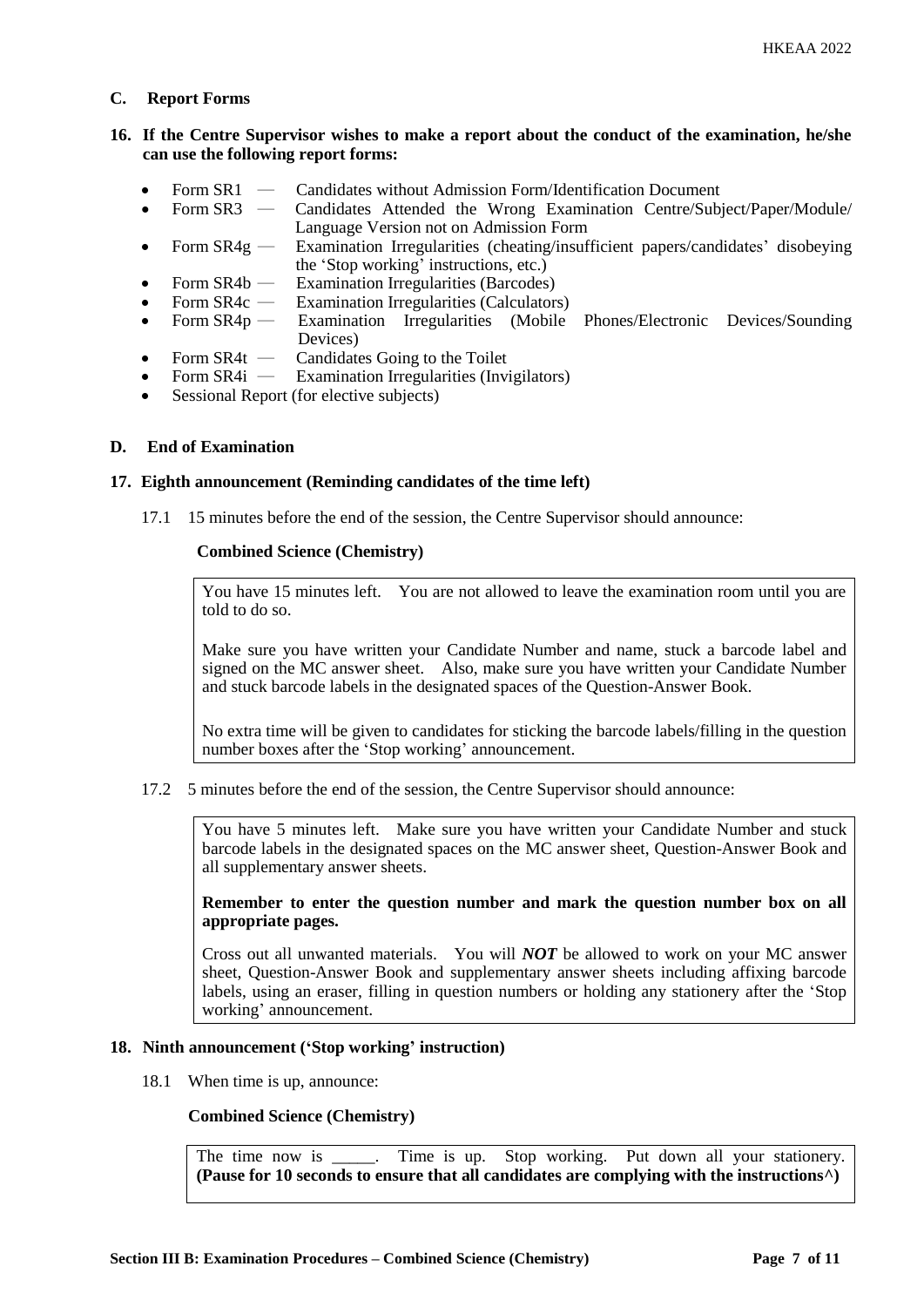Do not pack your personal belongings until you are told to do so. Close your Question Paper and Question-Answer Book. You must not work on your answers or affix barcode labels now, otherwise you will receive a mark penalty. (Pause)

The MC answer sheet and Question-Answer Book will be collected separately. If you have supplementary answer sheets, tie them in your Question-Answer Book with the piece of string provided. Put your Question-Answer Book and MC answer sheet next to the unused barcode labels. They will also be collected separately. The Question Paper for Section A will also be collected.

Make sure that your Admission Form and identification document do not get included in your answer script.

- **^** During the 10-second pause after *'Put down all your stationery'* is announced, the Centre Supervisor should stay on the stage to ensure that the candidates follow the instructions and invigilators should check if any candidates are still working on their answer scripts (including writing, erasing/crossing out answers, holding any stationery, affixing barcode labels or filling in question numbers).
- 18.2 For handling cases of candidates disobeying the 'Stop working' instruction, please refer to *Section IV paragraph 19*.

#### **19. Tenth announcement (Collection of answer scripts and examination materials)**

19.1 The Centre Supervisor should announce:

#### **Combined Science (Chemistry)**

Your Question-Answer Book and MC answer sheet will be collected now. Stay in your seat quietly until you are told to leave.

While collecting the answer scripts, if you are found not having stuck a barcode label on the cover of Question-Answer Book or the MC answer sheet, to facilitate scanning, the invigilator will let you stick the label on the cover or the MC answer sheet under supervision. You are required to complete a report form before leaving the examination room.

- 19.2 The Centre Supervisor should assign the invigilators to collect separately the answer scripts, rough-work sheets, barcode sheets (with/without remaining barcode labels) and **question papers [for Combined Science (Biology) Section A, Combined Science (Chemistry) Section A and Combined Science (Physics) Section A only)]**, etc.
- 19.3 While collecting the Question-Answer Books/MC answer sheets, if an invigilator discovers that **a candidate has not put down his/her candidate number on the cover of his/her Question-Answer Book/MC answer sheet, the candidate can be allowed to write his/her candidate number on the cover/MC answer sheet only under the supervision of the invigilator. However, the candidate should not be allowed to fill in the question number boxes.**
- 19.4 While collecting the Question-Answer Books/MC answer sheets, if an invigilator discovers that **a candidate has not stuck any barcode labels on the cover of the Question-Answer Book/MC answer sheet, to facilitate scanning, the candidate should be asked to stick the barcode label on that cover/MC answer sheet under the supervision of the invigilator. A report must be made on Report Form SR4b. The candidate should be asked to sign the report form.**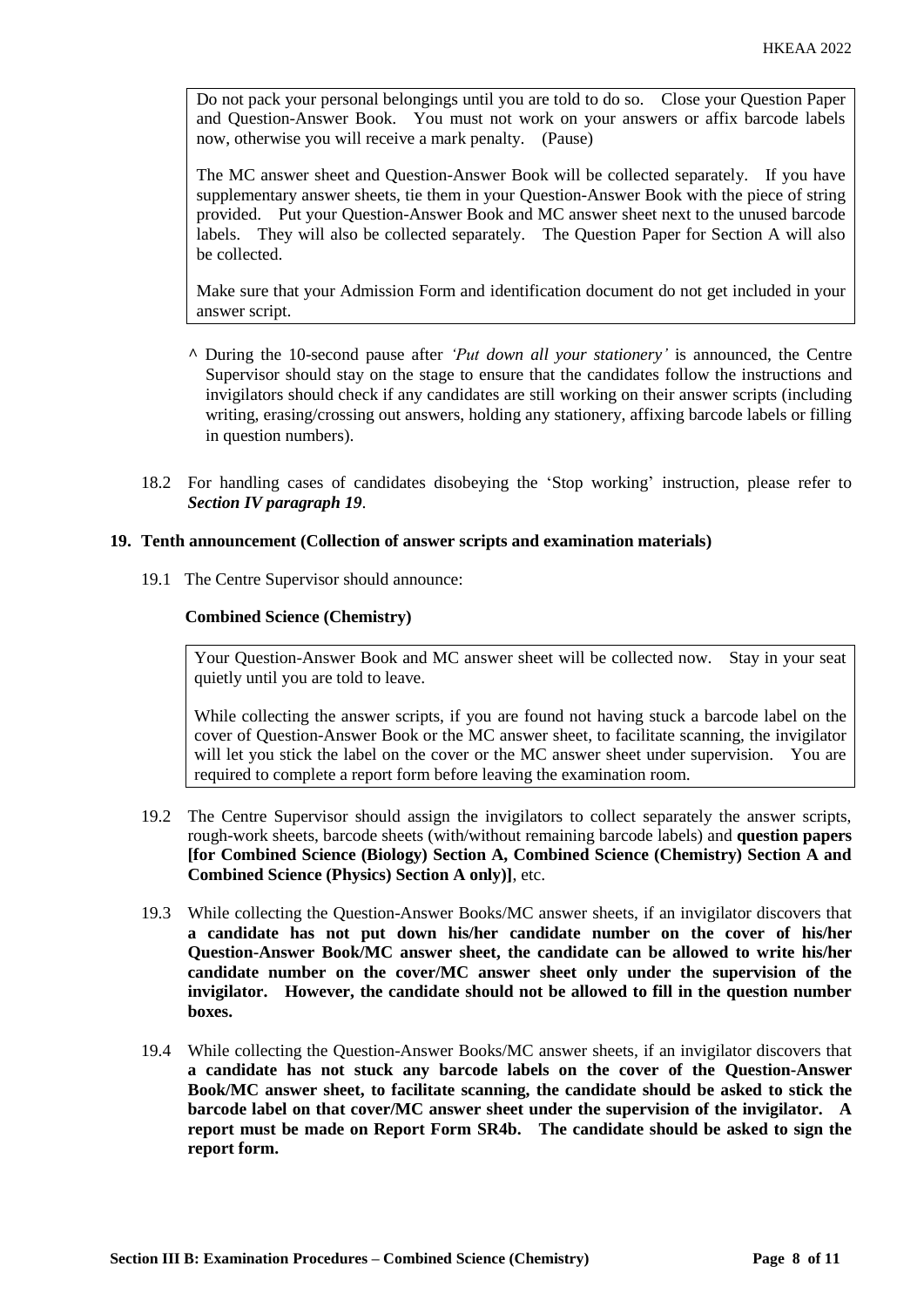#### **20. Checking of answer scripts collected**

- 20.1 The answer scripts should be collected in candidate number order, with the smallest candidate number on top.
- 20.2 Ask the invigilators to scan the barcode labels on the scripts, including those using spare barcode labels. After scanning all answer scripts, invigilators should place the barcode scanners on the cradle for data transmission.
- 20.3 **The Centre Supervisor should check the 'Summary Report' and the 'Discrepancy Report' in the ASTS programme to ensure that the number of candidates present tallies with the number of collected scripts.** If there is a discrepancy between the attendance records and the scripts' records, the relevant information will be shown in the 'Discrepancy Report' in the ASTS programme. The Centre Supervisor should investigate the irregularities immediately. Please refer to the 'ASTS User Guide' where necessary.
- 20.4 If, at the time of scanning the barcode labels on the scripts, an invigilator discovers that a candidate has not stuck any barcode label on the cover of the Question-Answer Book/MC answer sheet, the Question-Answer Book/MC answer sheet need not be scanned. The matter must be reported to the Centre Supervisor immediately and recorded on Report Form SR4b. The case will be shown in the 'Discrepancy Report' of the ASTS programme.

The Centre Supervisor should, under the page of 'Answer Script', select the relevant candidate and click 'Edit' manually to update the script record. The candidate's script record should be updated as follows:

- (i) from '0/1' to ' $\checkmark$ ' (for examinations using 1 answer book);
- (ii) from '1/2' to ' $\checkmark$ ' (for examinations using 2 answer books and 1 answer book has been scanned while the other cannot be scanned)
- (iii) from '0/2' to ' $\checkmark$ ' (for examinations using 2 answer books and both answer books cannot be scanned).

The completed Report Form SR4b and the Question-Answer Book/MC answer sheet should be placed in the **Envelope for Special Reports & Related Scripts/Answer Sheets**.

20.5 The Centre Supervisor should put down the total number of scripts collected in the appropriate spaces on the Sessional Report (for elective subjects).

#### **21. Eleventh announcement (Dismissal of candidates)**

21.1 On completion of the collection and checking of all answer scripts, the Centre Supervisor should announce:

#### **Combined Science (Chemistry)**

You may now pack your personal belongings. Make sure you have your Admission Form, identification document and other personal belongings. (Pause) You may now leave.

21.2 In the case of a candidate reporting any irregularity concerning the examination (e.g. requests a realignment of his/her MC answers), the Centre Supervisor should record the details of the irregularity (such as whether the case was reported before or after the dismissal of candidates) on Report Form SR4g so that follow-up action can be taken by the HKEAA.

#### **22. Completing the Sessional Report (for elective subjects)**

The Sessional Report (for elective subjects) should be completed by the Centre Supervisor and two invigilators (including one invigilator not provided by the centre school). This report need not be returned daily. It should be returned to the Scripts Collection Centre after the very last HKDSE examination session in the centre.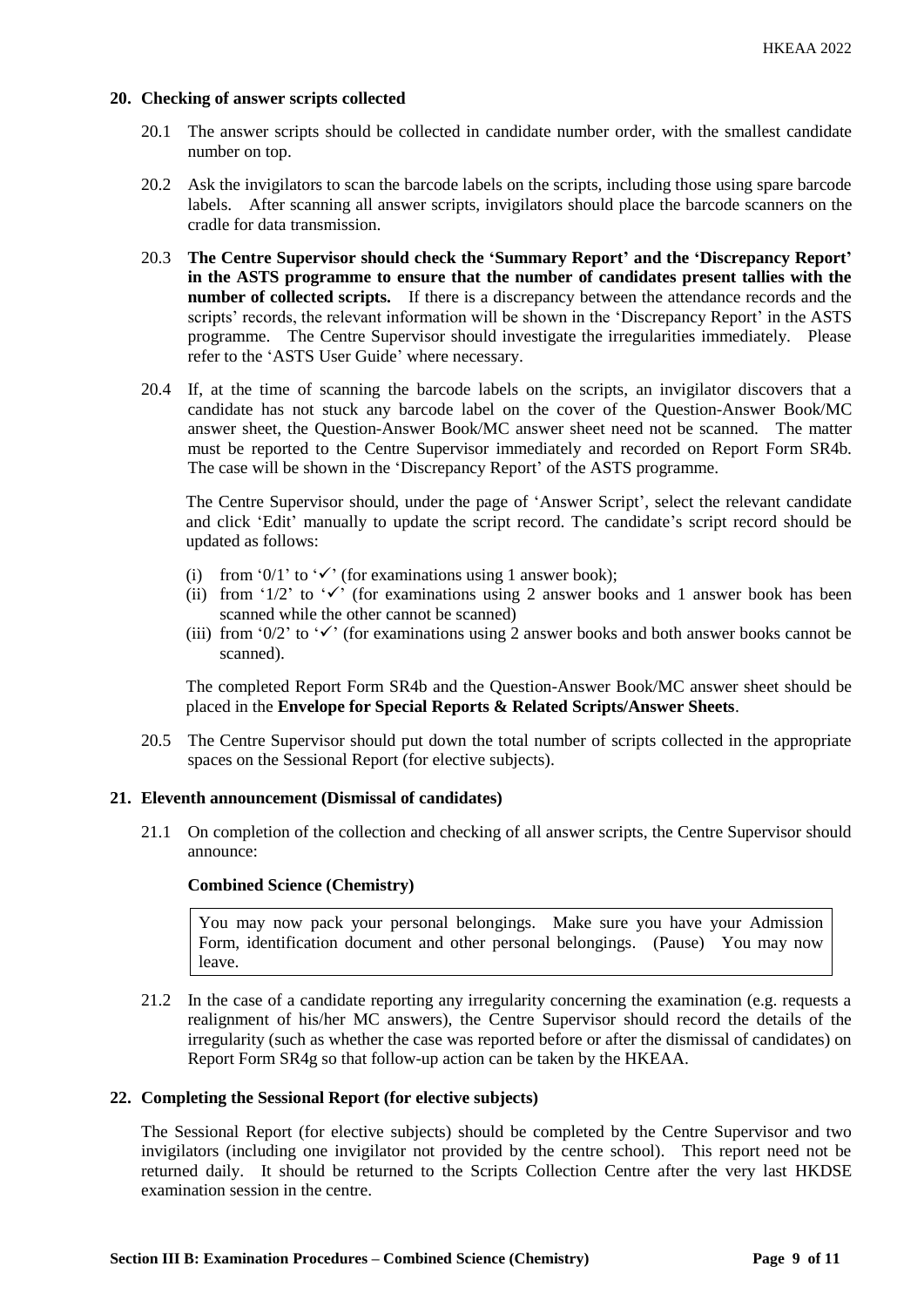#### **23. Packing of scripts and examination materials**

23.1 The Centre Supervisor should refer to the Script Envelope Summary (see *Specimen 26B*) for the number of pre-printed script envelopes provided to the centre. The answer scripts should be placed in the appropriate script envelopes (see *Specimen 26A*) in candidate number order according to the candidate number ranges printed on the script envelope labels. The number of scripts inside should be written on each of the envelopes. Each envelope should be sealed with a piece of Security Adhesive Tape. The Centre Supervisor and one invigilator should then sign on the flap of the envelope across the tape (see *Specimen 27*). The envelopes must be tied with a piece of string for carrying purposes.

**For Combined Science (Biology), Combined Science (Chemistry) and Combined Science (Physics), all used (collected from the candidates) and unused Question Papers for Section A and unused Question-Answer Books for Section B should be placed in the envelope for 'Return of Unused/Used/Unattempted Question Papers/Question-Answer Books' (see**  *Specimen 37***).**

23.2 The MC answer sheets (absentees excluded) should be placed in the original answer sheet folder (see *Specimen 28*) which should then be placed in the clear plastic bags provided. The plastic bags should be sealed with Security Adhesive Tape. Do not bend or tie the folders. Except for the last folder, answer sheets of candidates (absentees excluded) from each 100 seats should be placed in one folder, e.g.

### **Seat Number Range Folder**

| $001 - 100$ |               | I if there are absentees, the folder |
|-------------|---------------|--------------------------------------|
| $101 - 200$ |               | will have fewer than 100 MC          |
| 201-247     | $\mathcal{R}$ | answer sheets                        |

#### 23.3 **Items to be placed in the normal script envelopes/MC answer sheet folders:**

#### **Scripts/answer sheets of**

- (1) candidates who are present (including latecomers, early leavers and additional candidates);
- (2) candidates who cannot produce their Admission Forms but can produce their identification documents and the candidate numbers claimed can be verified;
- (3) candidates whose Admission Forms do not bear their photographs and who cannot produce their identification documents but their personalised barcode sheets can be found at the centre;
- (4) candidates who have disobeyed the 'Stop working' instruction;
- (5) candidates whose calculators do not have the 'H.K.E.A.A. APPROVED' or 'H.K.E.A. APPROVED' label but the calculators are on the Permitted List.

#### 23.4 **Scripts/Reports to be placed in the Envelope for Special Reports and Related Scripts (where appropriate):**

- (1) scripts of candidates who are suspected of cheating and the cribs (if any);
- (2) scripts of candidates who have attended a wrong centre;
- (3) scripts of candidates who cannot produce their Admission Forms and/or valid identification documents and their personalised barcode sheets cannot be found at the centre;
- (4) scripts of candidates who have taken a subject/paper/module/language version not listed on the Admission Form;
- (5) scripts of any other candidates who use spare barcode sheets/who are not given any barcode sheets;
- (6) scripts of candidates who cannot produce their Admission Forms and valid identification documents but their personalised barcode sheets can be found at the centre;
- (7) question-answer books with candidate number written but no barcode label stuck on the cover, or MC answer sheet with candidate number written but no barcode label stuck on;

Candidates who use spare

barcode sheets